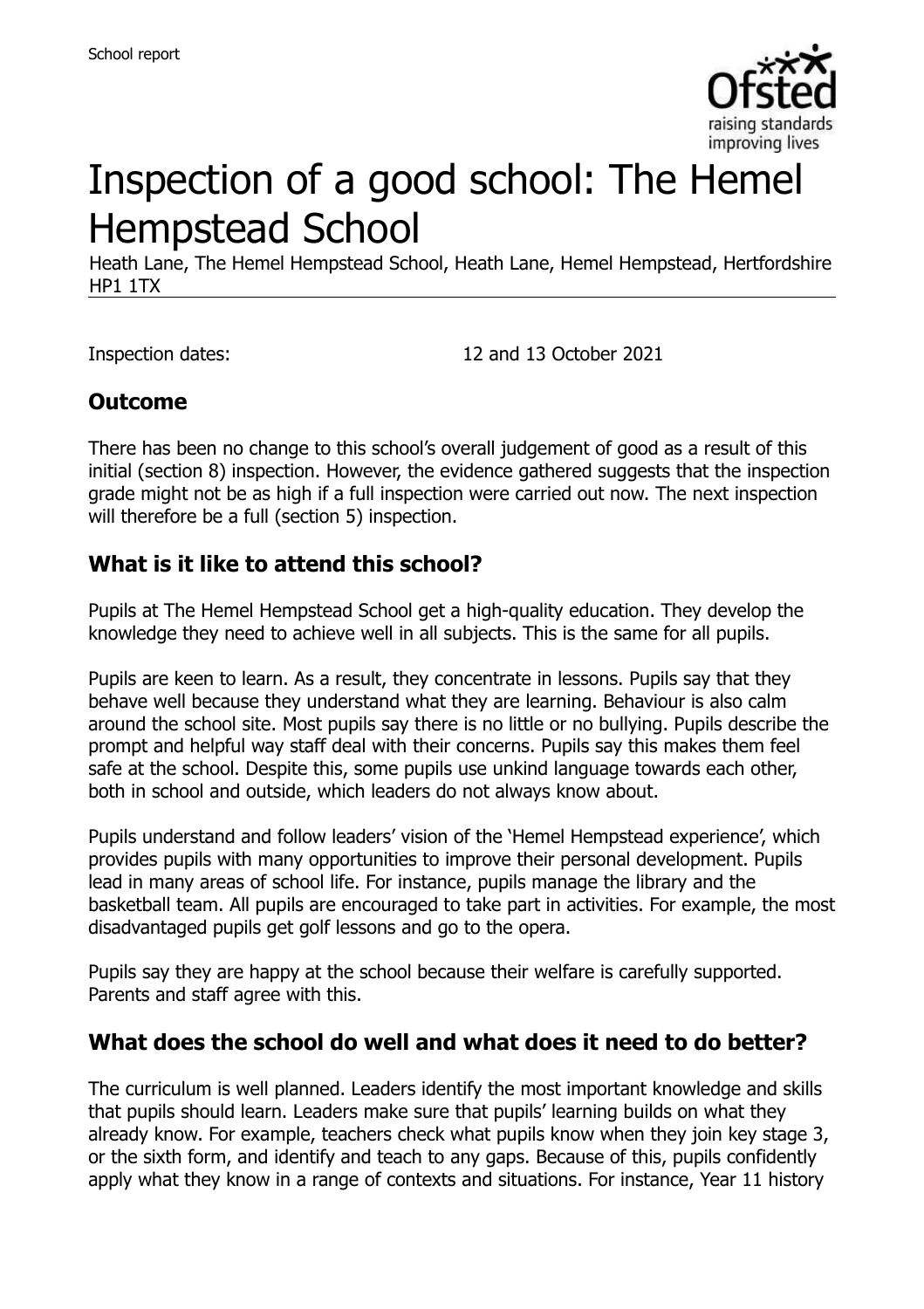

pupils explain how the compromises Elizabeth I made in her religious policies set an example for society today.

Leaders are ambitious to provide a high-quality education for all pupils. Pupils with special educational needs and/or disabilities (SEND), for example, benefit from these high expectations. Leaders ensure staff know appropriate strategies to help pupils with SEND. Teachers adapt the curriculum effectively if these pupils need help to understand and access it. Consequently, pupils with SEND, like their peers, show that they know more and can do more over time.

Teachers have strong subject knowledge. They show skill in teaching the vocabulary specific to their subject. In the sixth form, teachers carefully help pupils to make links between different areas of their learning. In the few cases where teachers are not subject specialists, leaders ensure they get appropriate training and support.

Leaders prioritise reading. Pupils discuss and evaluate the books they read. When pupils who join the school are behind in their reading, they get the support they need to catch up.

The curriculum is effective in improving pupils' personal development. Leaders ensure that all pupils are well prepared for their next steps and to be successful in the wider world. During the pandemic, leaders have ensured pupils still get opportunities to widen their experiences. Parents praise the considerable range of opportunities their children receive.

While there are positive aspects to pupils' behaviour and attitudes, leaders do not carefully check on the nature of behaviour incidents. In particular, leaders do not find out about how some pupils regularly use harassing language. This could have the potential to lead to pupils feeling unsafe. Leaders tell pupils about the harms of this kind of talk, through assemblies and the curriculum. But pupils say that if leaders asked them more about what goes on, then the school would be able to address this better.

Similarly, although safeguarding is effective overall, leaders' attention to the recording of safeguarding arrangements is not as thorough as it should be. Leaders do not have clear processes in place to ensure that all the information about safeguarding cases is easily shared. Leaders are aware of this and plan to address it.

Staff say that leaders support them in their roles. Staff are grateful for the range of training they get to help them develop. They say leaders consider their workload, and this helps their well-being.

Governors have reviewed their work to ensure they all understand the strategic nature of their role. They have the skills and knowledge they need to hold leaders to account. For example, there have been some examples of how governors have monitored leaders' work on safeguarding and behaviour effectively. Governors monitor leaders' work on the curriculum closely. Governors understand the barriers leaders face. They offer both support and challenge appropriately to help leaders overcome these.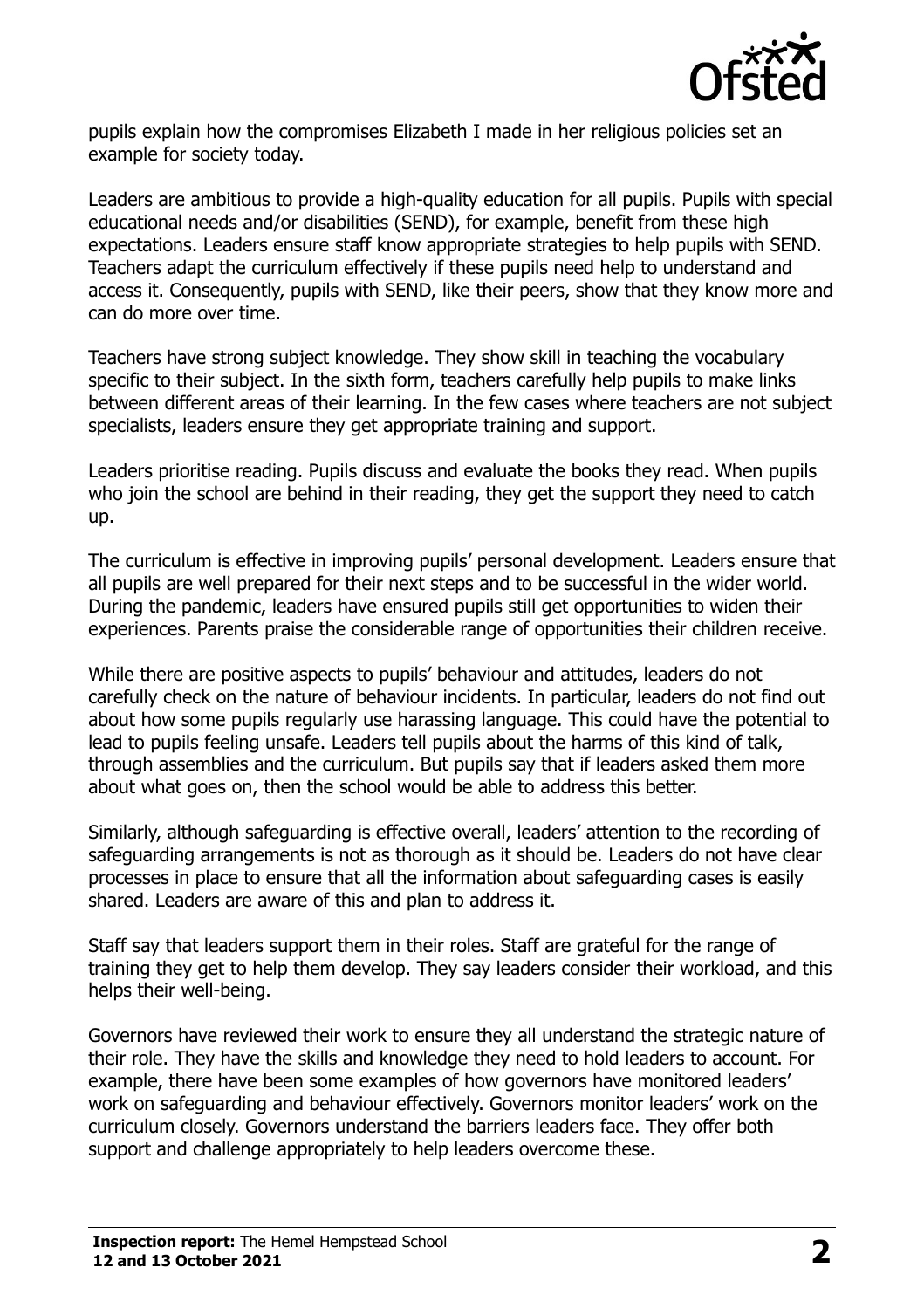

In discussion with the headteacher, inspectors agreed that the rigour of safeguarding processes, and leaders being proactive in finding out about pupils' experiences of harsh language, may usefully serve as a focus for the next inspection.

# **Safeguarding**

The arrangements for safeguarding are effective.

Leaders have trained staff well so that they know how to keep pupils safe. Staff make regular contact with vulnerable pupils if they are studying at home or at alternative provision. Leaders have clear plans for those on part-time timetables so that they return to full-time provision as soon as possible.

# **What does the school need to do to improve?**

# **(Information for the school and appropriate authority)**

- Leaders' attention to the recording of safeguarding arrangements is not rigorous. While this has not led to pupils being unsafe, leaders would have more assurance of their safeguarding with clearer systems and more thorough recording. Leaders need to improve the clarity and rigour of their safeguarding processes.
- Leaders do not carefully check on the nature of behaviour incidents. As a result, pupils feel that more could be done to address the harsh and unkind language some pupils use towards their peers. Leaders should put processes in place to find out about the types of language pupils experience, so they can address the issue more effectively.

# **Background**

When we have judged a school to be good, we will then normally go into the school about once every four years to confirm that the school remains good. This is called a section 8 inspection of a good or outstanding school, because it is carried out under section 8 of the Education Act 2005. We do not give graded judgements on a section 8 inspection. However, if we find evidence that a school would now receive a higher or lower grade, then the next inspection will be a section 5 inspection. Usually this is within one to two years of the date of the section 8 inspection. If we have serious concerns about safeguarding, behaviour or the quality of education, we will deem the section 8 inspection as a section 5 inspection immediately.

This is the third section 8 inspection since we judged the school to be good in March 2011.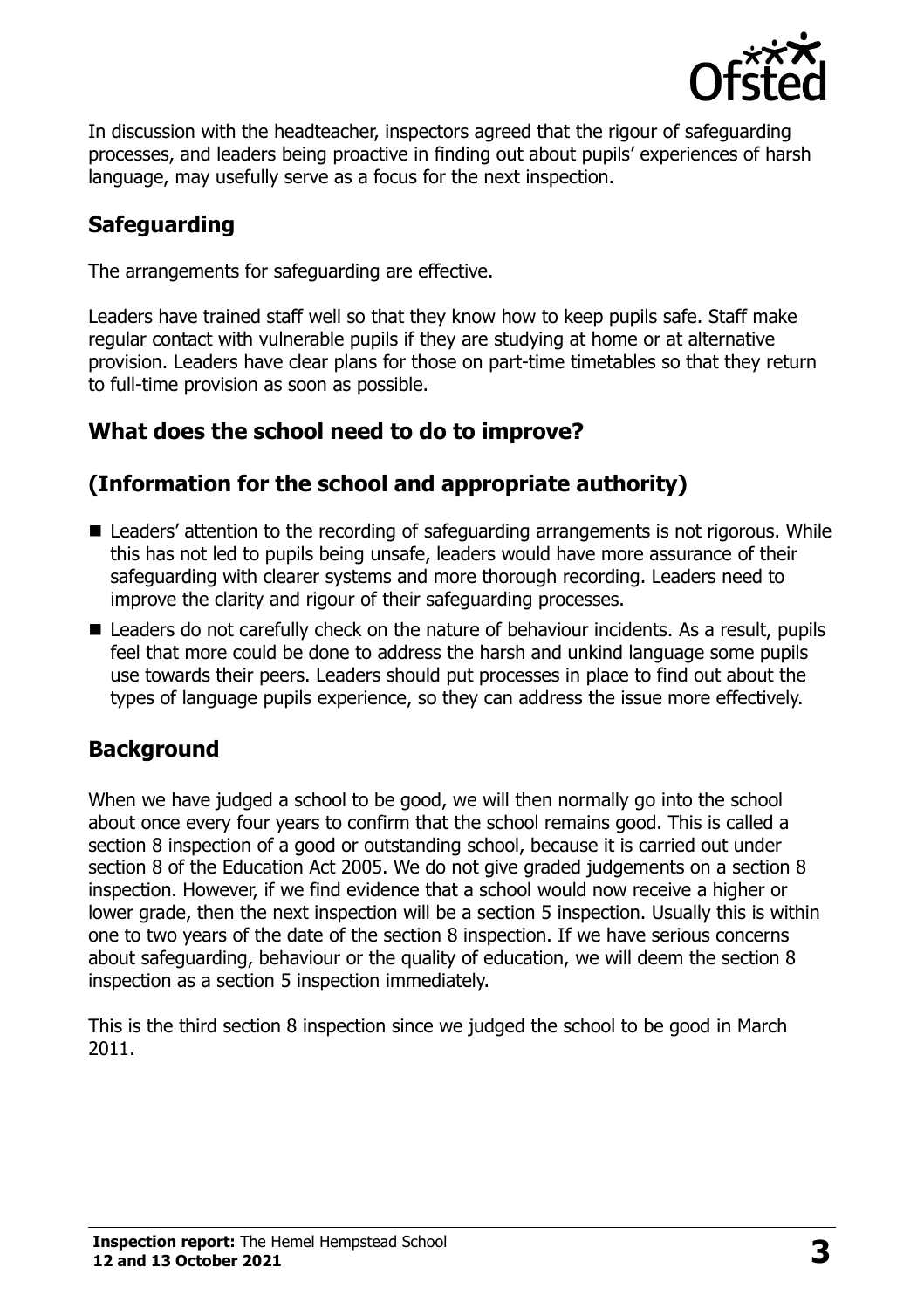

#### **How can I feed back my views?**

You can use [Ofsted Parent View](https://parentview.ofsted.gov.uk/) to give Ofsted your opinion on your child's school, or to find out what other parents and carers think. We use information from Ofsted Parent View when deciding which schools to inspect, when to inspect them and as part of their inspection.

The Department for Education has further [guidance](http://www.gov.uk/complain-about-school) on how to complain about a school.

If you are the school and you are not happy with the inspection or the report, you can [complain to Ofsted.](https://www.gov.uk/complain-ofsted-report)

#### **Further information**

You can search for [published performance information](http://www.compare-school-performance.service.gov.uk/) about the school.

In the report, '[disadvantaged pupils](http://www.gov.uk/guidance/pupil-premium-information-for-schools-and-alternative-provision-settings)' refers to those pupils who attract government pupil premium funding: pupils claiming free school meals at any point in the last six years and pupils in care or who left care through adoption or another formal route.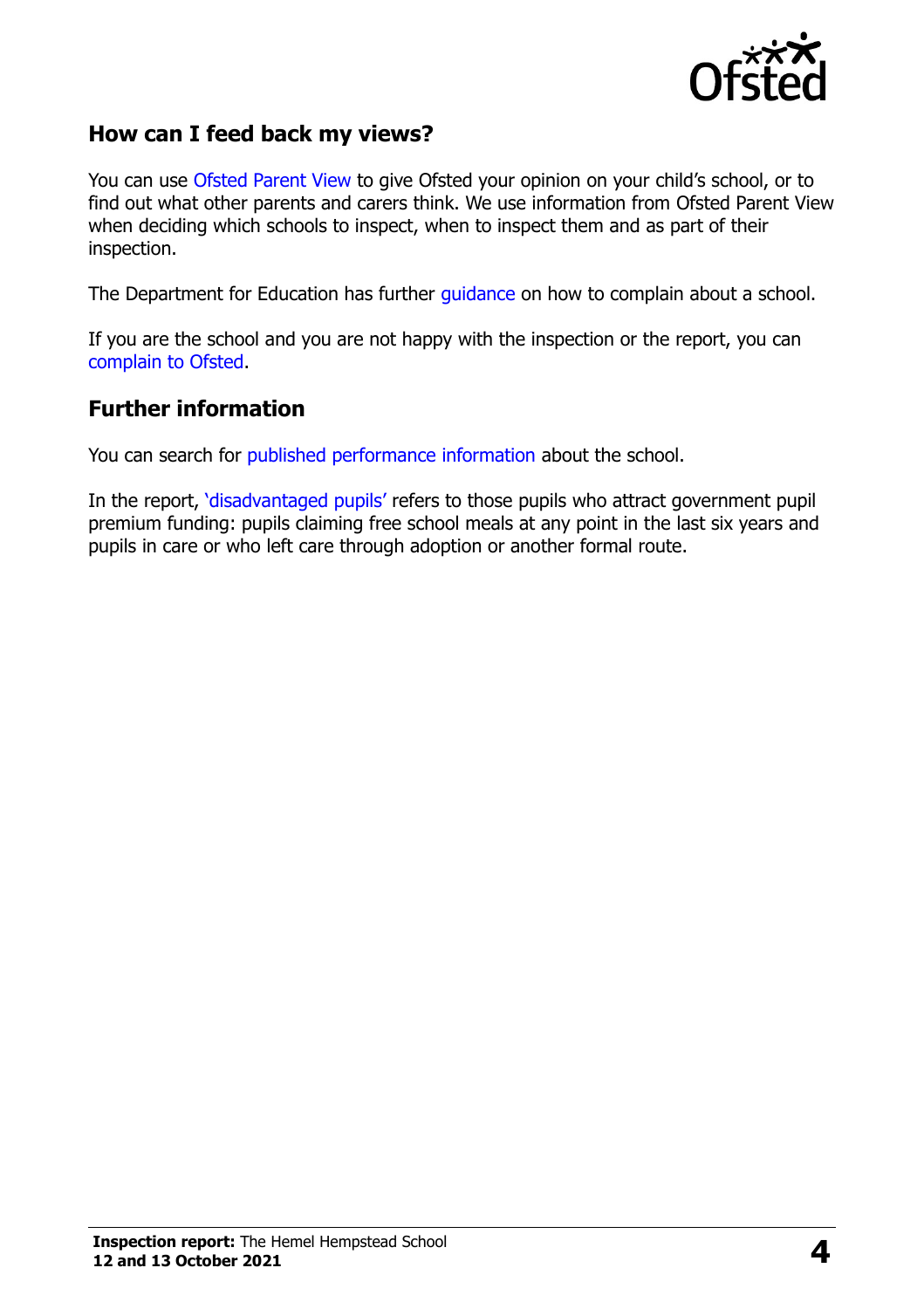

## **School details**

| Unique reference number                            | 117500                                                           |
|----------------------------------------------------|------------------------------------------------------------------|
| <b>Local authority</b>                             | Hertfordshire                                                    |
| <b>Inspection number</b>                           | 10199763                                                         |
| <b>Type of school</b>                              | Secondary Comprehensive                                          |
| <b>School category</b>                             | Foundation                                                       |
| Age range of pupils                                | 11 to 18                                                         |
| <b>Gender of pupils</b>                            | Mixed                                                            |
| <b>Gender of pupils in sixth-form</b><br>provision | Mixed                                                            |
| Number of pupils on the school roll                | 1260                                                             |
| Of which, number on roll in the sixth<br>form      | 256                                                              |
| <b>Appropriate authority</b>                       | The governing body                                               |
| <b>Chair of governing body</b>                     | <b>Graeme Snell</b>                                              |
| <b>Headteacher</b>                                 | <b>Neil Hassell</b>                                              |
| <b>Website</b>                                     | www.hhs.herts.sch.uk                                             |
| Date of previous inspection                        | 17 May 2016, under section 8 of the<br><b>Education Act 2005</b> |

#### **Information about this school**

- The headteacher has been in role since 1 September 2018.
- The school places a small number of pupils in one alternative provider, Dacorum Education Support Centre.

# **Information about this inspection**

This was the first routine inspection the school received since the COVID-19 pandemic began. Inspectors discussed the impact of the pandemic with the school leaders, and have taken that into account in their evaluation.

**Inspectors held meetings with senior leaders, other leaders, staff, pupils and those** responsible for governance.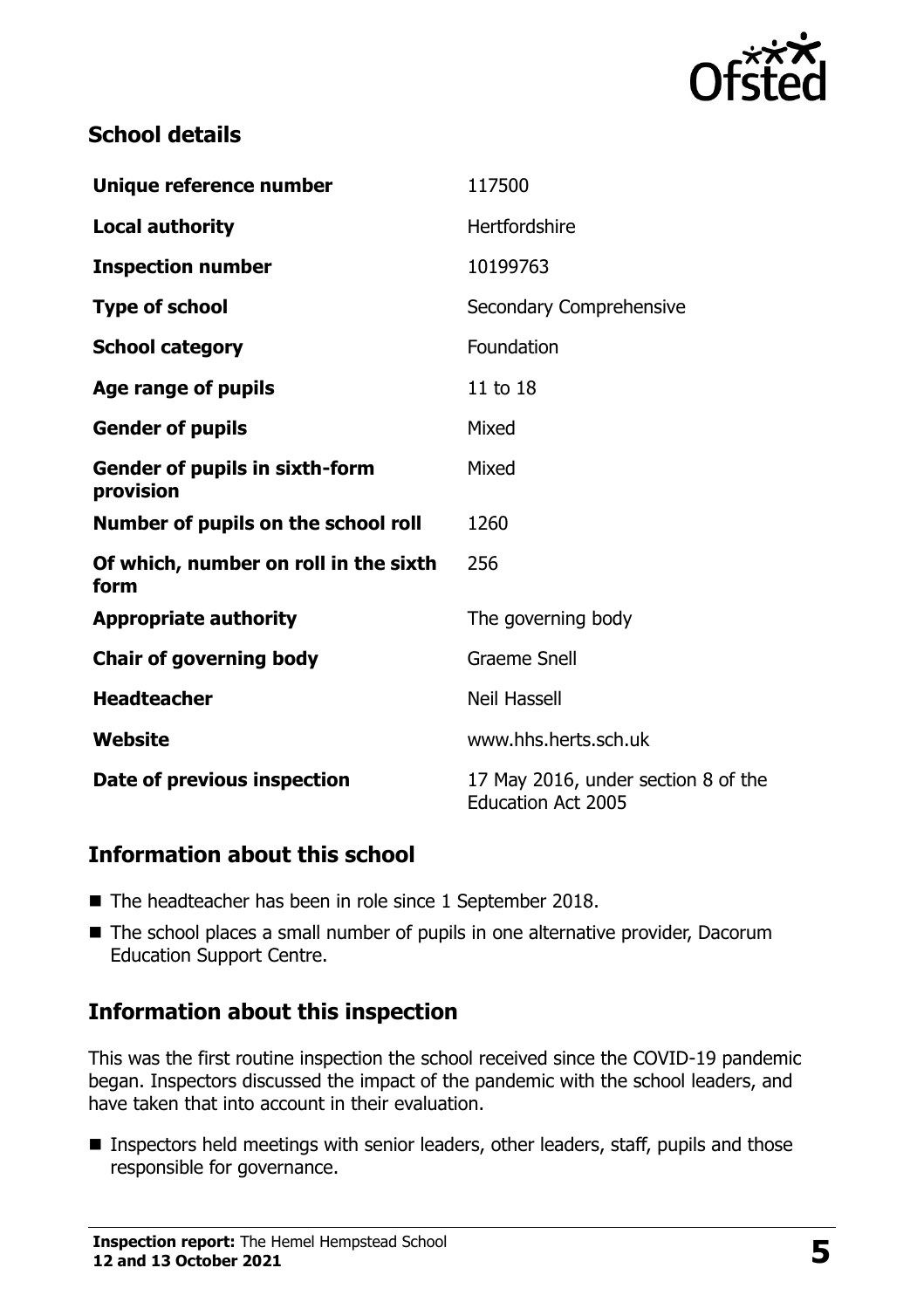

- English, science, history, geography and art were considered in detail to evaluate the quality of education. Inspectors carried out meetings with subject leaders, visited lessons, had discussions with staff and pupils and looked at pupils' work.
- Inspectors reviewed a range of school documents, including the school improvement plan, curriculum plans and school policies.
- Inspectors reviewed the 144 responses that were submitted by parents to Ofsted's online questionnaire, Parent View, and also considered the 95 free-text responses from parents. They also considered 90 responses to the Ofsted staff survey and 220 responses to the pupil questionnaire.

#### **Inspection team**

| Charlie Fordham, lead inspector | Her Majesty's Inspector |
|---------------------------------|-------------------------|
| Damian Loneragan                | Her Majesty's Inspector |
| Brenda Watson                   | Ofsted Inspector        |